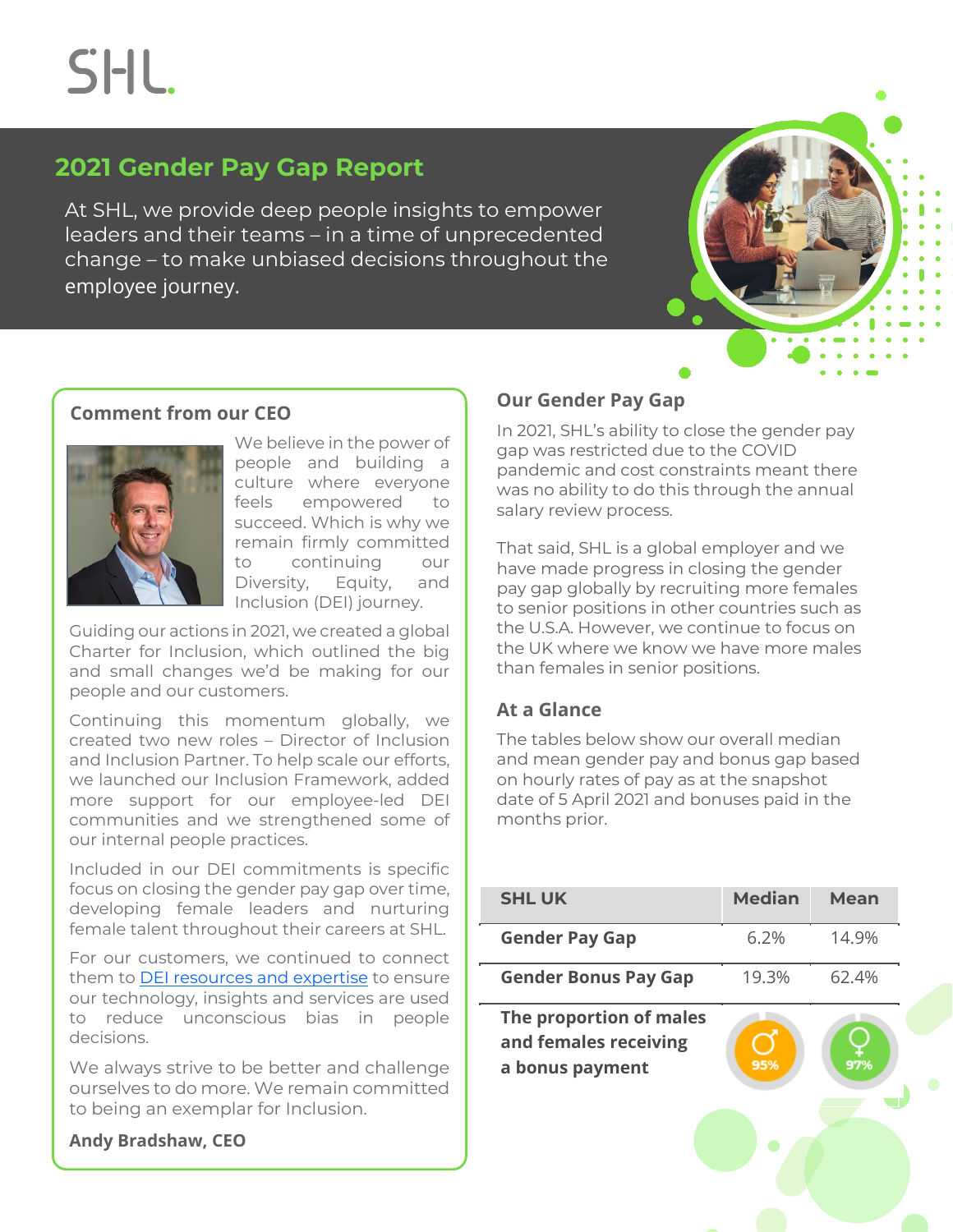The **Gender Pay Gap** is the difference between what male and female employees are paid at all levels in an organization. This is expressed as a percentage of the average earnings of male and female employees. As an example: If a company has a gender pay gap of 20%, that means that for every £1, males are paid, females are paid just 80p on average.

**Equal Pay** is a different issue. Equal Pay is the legal requirement to pay males and females the same for equal work and experience, which the Equality Act governs.

### **Calculating the Median and Mean Pay by Gender**

UK-based organizations must follow the calculation methodology set out by the Government Equalities Office to report their mean and median gender pay gap, bonus gap, and distribution across pay quartiles.



The **Median** is the figure that falls in the middle of a range when the wages of all relevant employees are lined up from smallest to largest. The median gap is calculated based on the difference between the employee in the middle of the range of male wages and the employee in the middle of the range of female wages.



SHL.

The **Mean** is calculated by adding up the wages of all relevant employees and dividing the figure by the total number of employees.

The mean gender pay gap is calculated based on the difference between mean male pay and mean female pay.